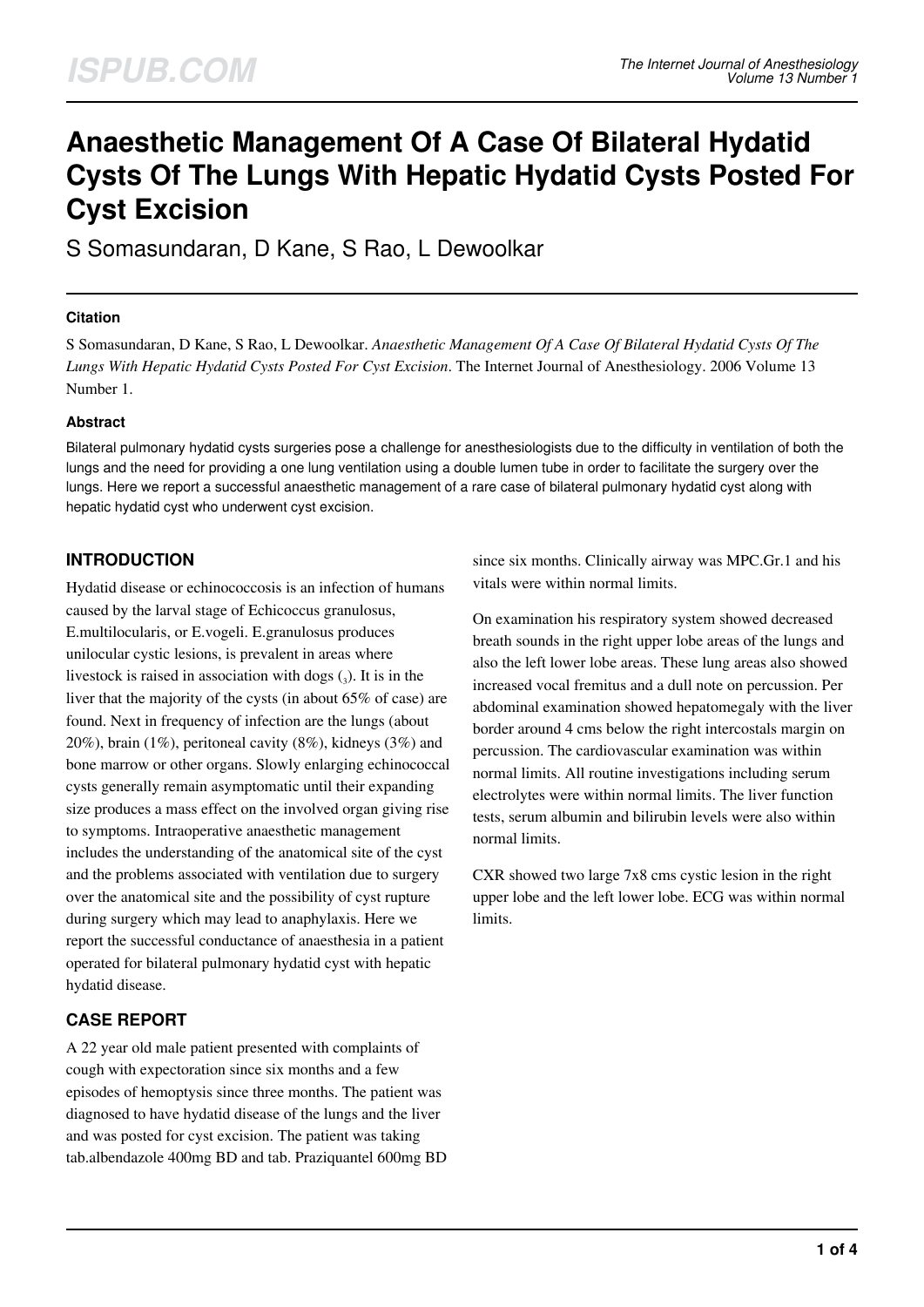## **Figure 1**



CT report showed 8.3x6.8cm cyst in the right upper lobe of the lungs and a 8x7cms cyst in the left lower lobe of the lungs and a 10x9cms cyst in the liver. The CT guided FNAC of the liver cyst confirmed the diagnosis of the hydatid cyst. Pulmonary Function Tests were also done and it showed normal flow volumes and an MVV of 78.9% adequate for general anaesthesia.

After taking consent for the surgery and after adequate starvation the patient was taken inside the OT and a large bore peripheral venous line was secured after attaching the cardio scope and the pulse oximeter to the patient. An arterial line was secured in the left radial artery in order to monitor the BP. Then a triple lumen IJV catheter was secured in the right IJV in order to monitor the CVP and for administering fluids. After premedicating with inj.Midazolam 0.03mg/kg.I.V. and inj. Fentanyl 2 microgm/kg.I.V. the patient was induced with inj. Propofol 2mg/kg and inj. Pancuronium 0.1mg/kg and the patient was intubated with a 37 Fr left sided Double Lumen Tube. The position of the DLT was confirmed with a fiber optic bronchoscope and the one lung ventilation checked by clamping the tracheal and the bronchial lumens alternatively. Inj. Hydrocortisone 100 mg iv and inj chlorpheniramine 1 amp iv was given before the incision as a cover for anaphylaxis.

With a sternotomy incision the left lung was operated on first and so the bronchial lumen of the DLT was clamped on first and only the right lung was ventilated. Afterwards the tracheal lumen of the DLT was clamped for the surgery over the right lung so that only the left lung got ventilated. A right sub costal transverse abdominal incision was taken for the

#### surgery over the liver.

During the excision of the liver cyst the clamp over the DLT was removed and both the lungs of the patient were adequately ventilated. Intraopertive the patient was maintained on 100% oxygen, 0.5%isoflurane., inj Pancuronium 0.1mg/kg/hr,inj Midazolam 0.05mg/kg/hr, inj. Fentanyl 2 microgm/kg/hr. Throughout the surgery ETCO2 monitoring was done and serial Arterial Blood Gas analysis was done. Throughout the surgery the oxygen saturation, ETCO2 and the Arterial Blood Gases remained within normal limits.

After the surgery was over the DLT was replaced with a 9.0 no. Portex cuffed endotracheal tube and a thoracic epidural catheter was put at the level of T8-T9 and inj Fentanyl 50 microgm diluted to 10 cc by normal saline was administered epidurally for post operative analgesia.Anaesthesia was reversed with inj.Glycopyrrolate 8mcg/kg and inj.Neostigmine 0.05 mg/kg and the patient was extubated.The patient was then shifted to the intensive care unit for observation. Recovery was uneventful.

## **DISCUSSION**

Hydatid disease or Echinococcosis is an infection of humans caused by the larval stage of Echinococcus granulosus, E multilocularis, or E vogeli. E.granulosus, which produces unilocular cysts, is prevalent in areas where livestock is raised in association with dogs. The definitive hosts are dogs that pass eggs in their fecesCysts develop in the intermediate hosts-sheep, cattle, humans, goats, camels and horses for E.granulosus.

When a dog ingests beef or lamb containing cysts, the life cycle is completed. After humans ingest the eggs, embryos escape from the eggs, penetrate the intestinal mucosa, enter the portal circulation, and are carried to various organs, most commonly the liver and the lungs. Larvae develop into fluid filled unilocular hydatid cysts that consist of an external membrane and an inner germinal layer. The cyst expands slowly over a period of years. Slowly enlarging echinococcal cysts usually remain asymptomatic until their expanding size elicits symptoms due to mass effect. The liver and lungs are the most common sites of these cysts. Clinical manifestations of hepatic hydatid disease include abdominal pain or a palpable mass in the right upper quadrant. Rupture of a hydatid cyst may produce fever, pruritus, urticaria, eosinophilia, or anaphylaxis. Pulmonary hydatid cysts may rupture into the bronchial tree or peritoneal cavity and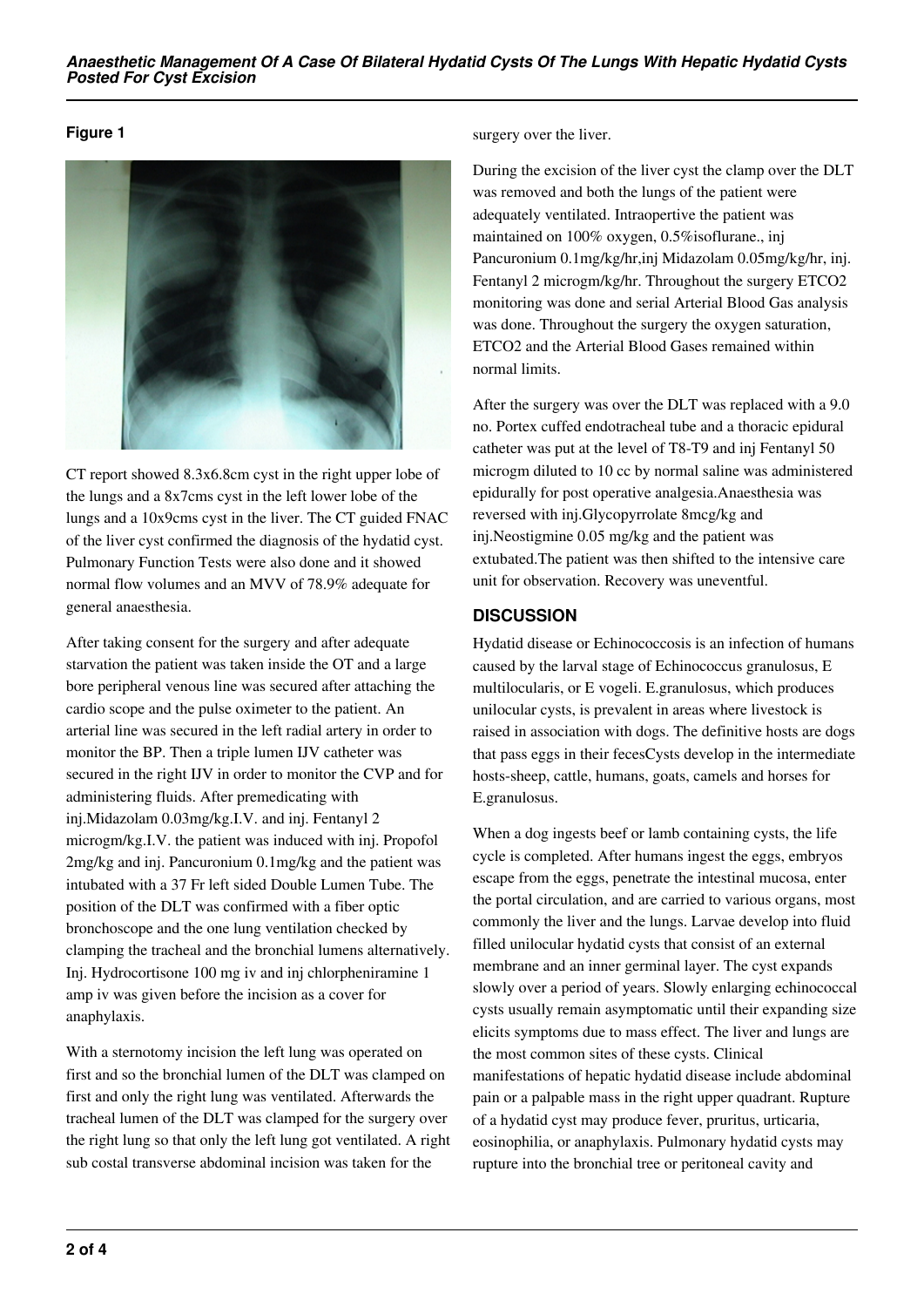produce cough, chest pain or hemoptysis  $(_{3})$ . Surgery has traditionally been the principal definitive method of treatment. Risks at surgery from leakage of fluid include anaphylaxis and dissemination of infectious scolices. The latter complication has been minimized by the instillation of scolicidal solutions like hypertonic saline or ethanol, which may cause hypernatremia, intoxication or sclerosing cholangitis. Medical therapy with albendazole alone for 12 weeks to six months results in cure in 30% of patients. Percutaneous Aspiration, Infusion of scolicidal agents, and Reaspiration(PAIR) can be used instead of surgery in many cases.

Anaesthetic implications of management of a case of hydatid cyst of the lungs include the problems associated with one lung ventilation (OLV) and the problems associated with cyst rupture and dissemination. Several operative techniques are used to manage hydatid cyst of the lung and their main objective is resection of the intact or the complicated cyst, while preserving as much lung as possible. Bronchi opening into the pericyst cavity allow for discharge of hydatid liquid. Furthermore operative manipulations can force fragments of laminated membrane or small daughter cysts into the bronchial tree. Such extruded solid fragments lodge in bronchiof the same or opposite lung resulting in acute obstruction of airways. Such complications can be avoided by the use of One Lung Ventilation (OLV) technique.

Uncontrolled spillage of cyst contents may cause secondary pleural or bronchogenic hydatidosis.This complication is also prevented by OLV. Intentional collapse of the lung on the operative side facilitates most thoracic procedures but some complicates anaesthetic management. The most frequent complication of OLV is hypoxemia. Most commonly this complication is due to ventilation-perfusion mismatch resulting from the combination of position, OLV and lung disease. Moreover the DLT can be malpositioned. Difficulties resulting from improperly positioned endobronchial tubes include failure to collapse the operative lung; difficulty in ventilating one or both the lungs; air entry into the wrong lung; and air trapping and unsatisfactory deflation of the lung. Fiberoptic bronchoscopy can significantly reduce such malpositioning.Traheobronchial

trauma and hemorrhage are the other complications( $_4$ )

In our patient, after induction of anaesthesia, the trachea and the main bronchus of the healthy side were intubated with a 37 Fr (French) Polyvinylchloride left sided endobronchial tube. Bilateral and one lung ventilation were checked and confirmed by auscultation and fiber optic bronchoscopy. End Tidal Carbon dioxide(ETCO2),peripheral oxygen saturation(spo2), Electrocardiogram (ECG) and blood pressure were continuously monitored. Airway pressures were monitored throughout the operation. Arterial Blood Gases were also monitored throughout the operation.

We conclude that management of a case of hydatid disease of the lungs include thorough understanding of the respiratory physiology of the One Lung Ventilation (OLV) and the proper positioning of the double lumen endobronchial tube and continuous monitoring of the saturation, ventilation and the blood gases to prevent the associated complications.

# **CORRESPONDENCE TO**

Dr.Somasundaran.S Dept of Anaesthesia, Seth.G.S.Medical College And KEM Hospital, Parel, Mumbai-12 Email; drsomasundaran@rediffmail.com Ph-91-9967081230

## **References**

Paul.G.Barasch,Bruce.F.Cullen,Robert.K.Stoelting,CLINIC AL ANAESTHESIA,fifth edition,2006;824-834. 2. Ronald D Miller, Millers anaesthesia, sixth edition, 2005;

1873-1909. 3. Harrison's Principles of Internal Medicine, 15th edition,

2001; 1250. 4. Hidir Esme,Huseyin Fidan,Ahmet Cekirdekci;The Problems and advantages of One Lung Ventilation during surgical intervention in Pulmonary Hydatid Cyst Disease.IJTCVS;2006;137-140.

5. Aletras H. SymbasPN;Hydatid Disease of the Lung; General Thoracic Surgery Philadelphia;Lippincott Williams & Wilkins,2000;1113-22.

6. Saidi F, Rezvan-Nobahar M.Intraoperative Bronchial Aspiration of pulmonary hydatid cysts, Ann Thorac Surg 1990; 50; 631-36.

7. Monies-Chass I, Wajsbort E Zvelbil FR.Massive aspiration during surgery for a hydatid cyst of the lung, Anaesthetist 1975; 24; 177-79.

8. Benurnof JL,Alfery DD.Anesthesia for Thoracic Surgery; Miller RD editor;Anesthesia.New York; Churchill Livingstone,2000;1689-705.

<sup>1.</sup>